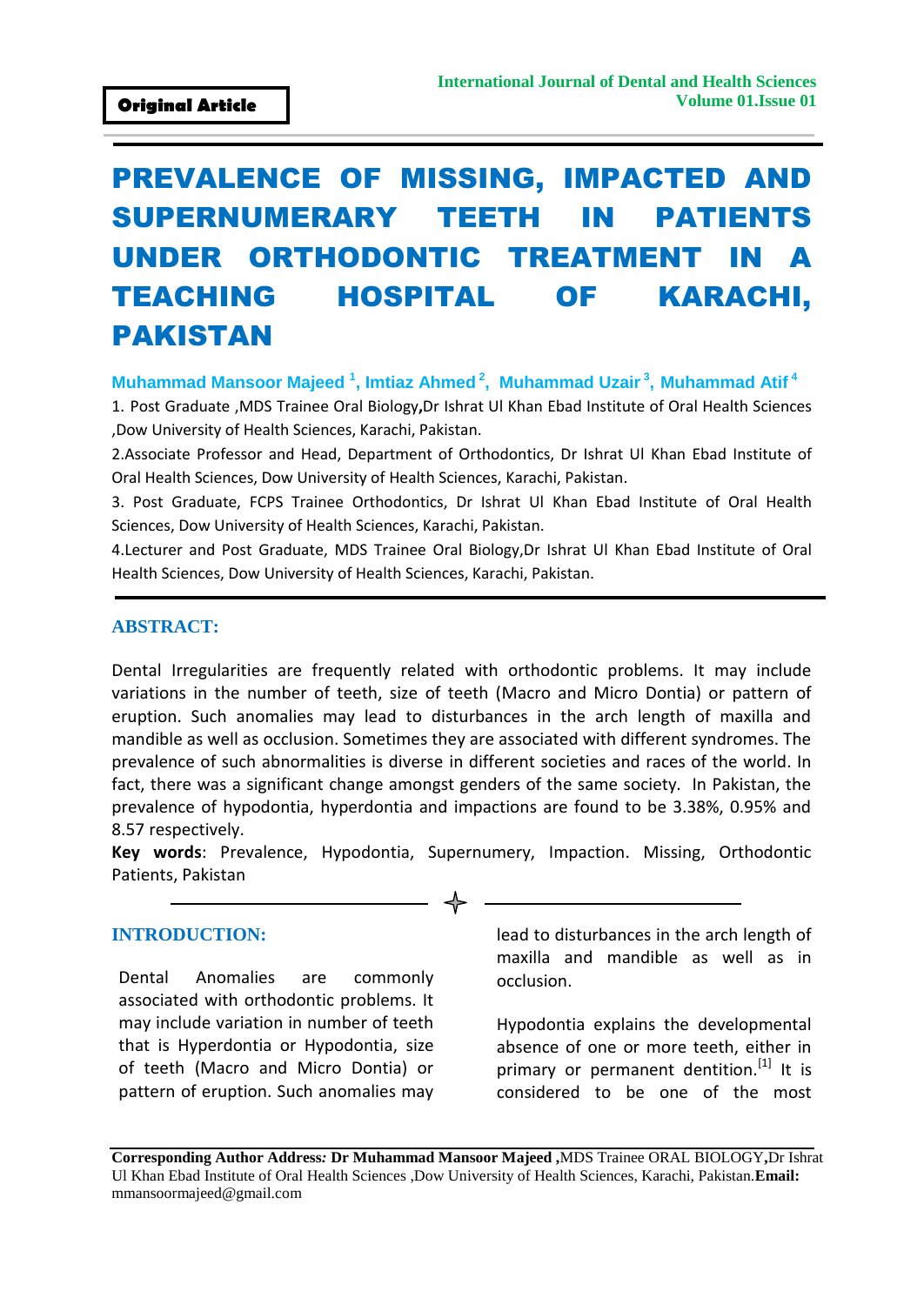commonly encountered oral variations.<sup>[2]</sup> It is a multi-factorial dental irregularity.<sup>[3]</sup> And is generally associated with syndromes and other precise congenital facial dysplasias such as cleft lip and palate.<sup>[4]</sup> Population studies have revealed that the prevalence of hypodontia differs with regards to the permanent and primary dentitions, tooth type, and racial groups. The prevalence of hypodontia varies from 0.03 to 10.1 % in various populations.<sup>[5]</sup>

Impacted teeth are those with a late eruption time or teeth that are prevented from eruption into their normal functional positions because of malpositioning, deficiency of space or various other obstacles and are not estimated to erupt entirely as established on clinical and radiographic assessment.<sup>[11]</sup> Rate of impaction of  $3<sup>rd</sup>$ molars is highest.<sup>[12, 13, 14]</sup> Manv researches show the prevalence of Maxillary Canine as the most impacted tooth other than  $3^{rd}$  Molars.  $[15,14]$ Prevalence of impaction amongst different populations varies between 9.83% to 35.8%.<sup>[16,17]</sup>

The current study was performed to find out the prevalence of missing, impacted and supernumerary teeth in the Pakistani population who had undergone orthodontic treatment. We can compare this study with other studies which were conducted in different countries on different races. So the data will give an idea to other researches worldwide.

Hyperdontia (Supernumerary teeth) is also a developmental disorder. Hyperdontia or supernumerary teeth is defined as an increased number of teeth in a given person ,i.e., more than 20 teeth in deciduous dentition or 32 in

permanent dentition.<sup>[6]</sup> Multiple supernumerary teeth are exceptional in individuals with no other linked diseases or syndromes.<sup>[7]</sup> The crowns of supernumerary teeth may demonstrate either a normal appearance or different atypical shapes and their roots may be completely or incompletely developed.<sup>[8]</sup> Numerous theories have been suggested to illuminate the etiology of supernumerary teeth. The available data proposes a pattern of multifactorial inheritance that gives rise to hyperactivity of the dental lamina.<sup>[9]</sup> The prevalence of supernumerary teeth in different studies ranges from 0.1 to 3.8 per cent.<sup>[10]</sup>

## **MATERIAL AND METHODS:**

This cross sectional, retrospective, observational and descriptive study was conducted in the Department of Orthodontics, Dr Ishrat Ul Ebad Khan Institute of Oral Health Sciences which is a public sector teaching hospital and runs under Dow University of Health Sciences, Karachi, Pakistan. Consent forms were signed by the patients before the start of their orthodontic treatment.

250 Patients were randomly selected and their history form was evaluated. Patients with history of trauma to the maxilla and mandible, metabolic disorders, syndromes affecting bone metabolism, previous extraction or tooth loss due to dental caries and periodontal disease were excluded; cleft lip and palate were excluded. Pretreatment casts of the patients after exclusion were obtained from the department and studied by a dental surgeon and was rechecked by a senior dental surgeon. Orthopentographs and lateral cephalographs were observed on an x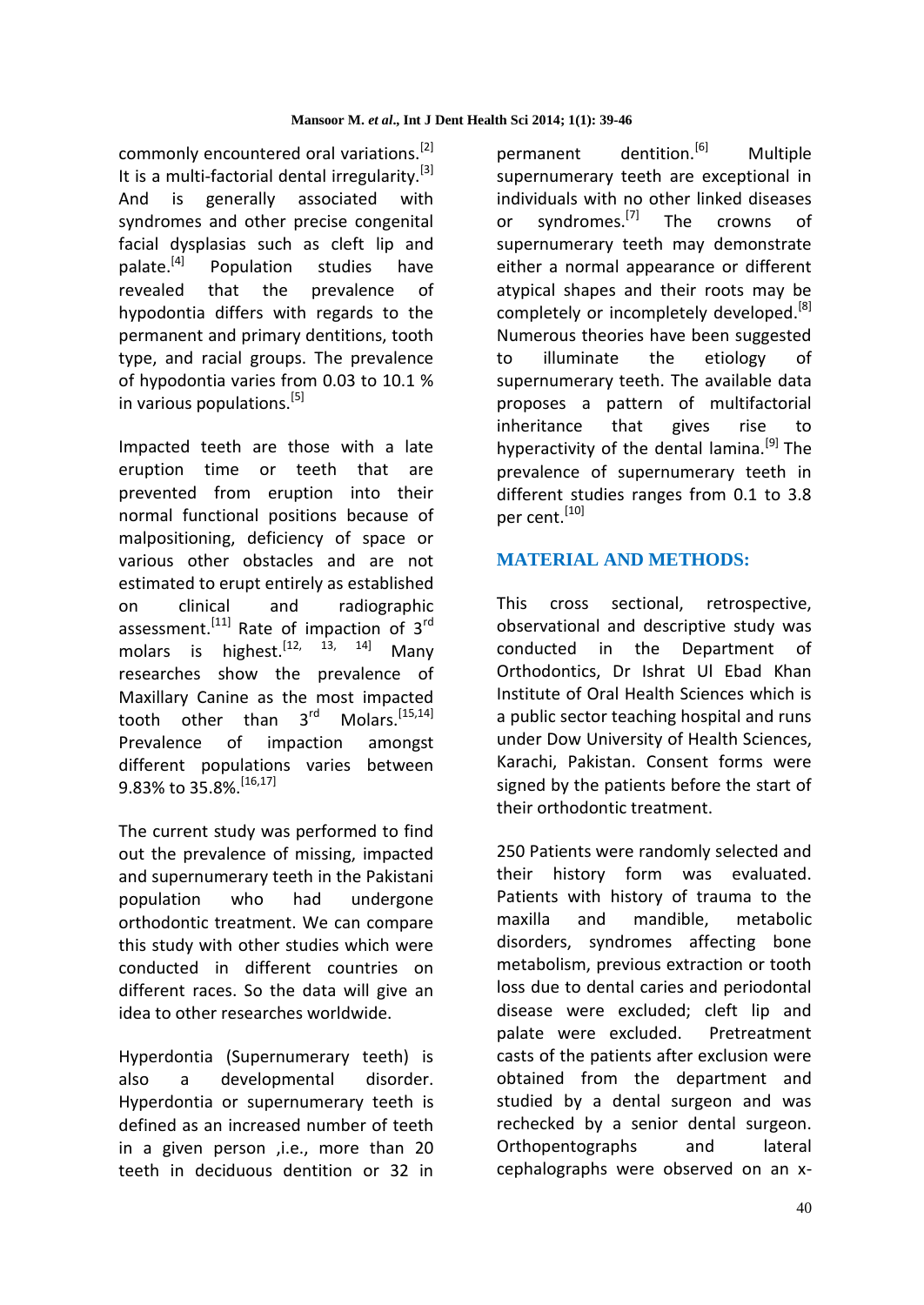ray illuminator by the same team. Casts and radiographs that were damaged or were not of good quality were also excluded.

Age and Gender were obtained from the history form. Casts and radiographs were evaluated for hypodontia. Panoramic radiographs in analysis of hypodontia has been verified to be trustworthy in the earlier reports.<sup>18,19,20.</sup>

All the models and radiographs were studied to find out hypodontia/missing teeth, hyperdontia/supernumerary teeth and impacted teeth. A tooth was diagnosed as congenitally missing when it could not be identified or discerned radio-graphically on the basis of calcification and there was no evidence of extraction. If an accurate diagnosis of hypodontia could not be made the file was excluded.

Data was entered and analyzed by Statistical Package for Social Science Version 16.

## **RESULT:**

Data was observed of 210 patients. Mean age calculated was 18.11 years. Maximum age was 37 years and minimum age 12. There were 59 male cases and 151 cases of female.(Fig 1) Male to Female ratio 1:2.55. (Table 1), 45 patients were found with missing teeth which accounts for 21.4 %. (Table 2)

11 males were with missing teeth out of 59, (18.64 %) Total number of female cases were 151 in which missing teeth was found in 34 females (22.5%).Missing teeth are more common in females as compared to males.

Out of 210, All 3<sup>rd</sup> molars were missing in 7 cases. 7 cases were found having both the lower  $3<sup>rd</sup>$  molars missing. Overall in 20 patients Left Mandibular 3<sup>rd</sup> Molar was missing alone or with another tooth/ teeth, in 20 patients Right Mandibular 3<sup>rd</sup> Molar was missing unaccompanied or with another tooth/ teeth. 21 patients were having missing Right Max 3<sup>rd</sup> Molar only or with alternative tooth/ teeth and 20 cases were found in which left Max 3rd Molar was missing alone or with another tooth/ teeth.

Excluding 3rd Molars prevalence of hypodontia in males is 3.38% and 2.63 % in females. Excluding  $3<sup>rd</sup>$  Molars there were only 6 cases in which different teeth were missing. Prevalence is 2.85%.

Left Max Lateral Incisor is the most commonest missing tooth absent which is absent in 4 cases, Prevalence 1.90% of the total number of cases which were 210 followed by Right Maxillary lateral Incisor which was missing in 3 cases , prevalence 1.42 % . 1 case of missing of both Maxillary Canines and Mandibular Lateral incisors were also documented.

Total 3 cases were observed where both upper lateral incisors were missing as compared to the lower lateral incisor where only 1 case is seen.

In maxilla more teeth were missing than mandible if we exclude the  $3<sup>rd</sup>$  Molars. Numbers of teeth missing in maxilla were 11 in 6 patients as compared to mandible where only 2 teeth were missing.

Out of 210 patients impaction was found in 52 cases. Current study reveals the prevalence of Impaction in orthodontics patient is 24.8%. (Table 3)Total number of males were 59 and impaction was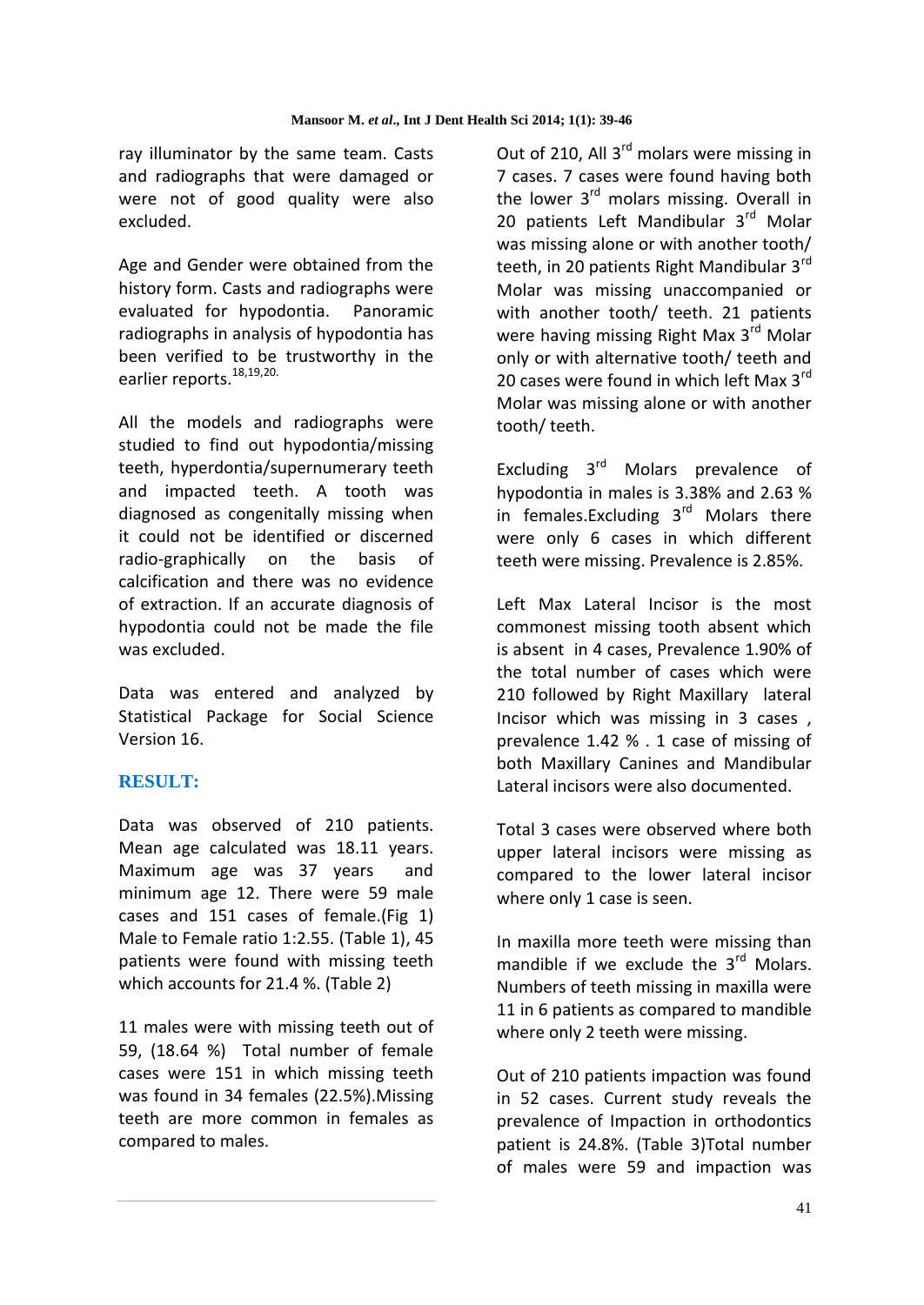present in 12 males, which accounts for 20.33**%** of male population with impaction. 40 female patients were having Impaction out of 151. Percentage of impaction in females is found to be 26.49%. (Fig 5&6)

Impaction is more common in females as compared to males including  $3<sup>rd</sup>$ molars.One case was found in which 5 teeth, which were all 3<sup>rd</sup> molars and Maxillary 2<sup>nd</sup> Premolar, were impacted.

Out of 210, All 3<sup>rd</sup> molars Impaction was present in 8 cases. 13 cases were found having lower 3<sup>rd</sup> molars were impacted. Overall in 28 patients Left Mandibular 3rd Molar was impacted, in 27 patients Right Mandibular 3<sup>rd</sup> Molar was impacted. 13 patients were having impacted Right Max 3<sup>rd</sup> Molar and 12 cases were found in which left Max 3<sup>rd</sup> Molar was impacted. Impaction is more common in mandible as compared to maxilla and mandibular left  $3^{rd}$  molar is the most impacted tooth. Excluding 3<sup>rd</sup> molars we have seen 18 cases of Impaction. Prevalence is 8.57 %.

Among 59 males 6 cases of impaction were present and which account for 10.16 % prevalence In 151 females total number of impaction was seen in 12 cases and prevalence is 7.94%.Impaction is more common in males as compared to females excluding third molars.

Other than 3<sup>rd</sup> molars the most common impacted tooth were Right Maxillary canine and Right mandibular  $2^{nd}$ premolar which were impacted in 6 patients. 4 Patients of left Maxillary canine Impaction were found. 2 cases of Left Mandibular  $1<sup>st</sup>$  Premolar, Left Mandibular lateral incisor, Right Mandibular 2<sup>nd</sup> Premolar and Left Mandibular 2<sup>nd</sup> molar were found. Single

cases of Right Maxillary Central Incisor, left maxillary  $2^{nd}$  premolar, right mandibular central incisor and right mandibular 2<sup>nd</sup> molar were diagnosed.

There were 12 cases where impaction and missing teeth both was seen. In 5 cases 2 teeth were missing as well as impacted. In 3 cases upper  $3<sup>rd</sup>$  molars were missing with the impaction of lower 3<sup>rd</sup> molars.

Prevalence of supernumerary teeth is 0.96 %. Only 2 cases in 210 samples were having supernumerary teeth. 1 male and 1 Female . As the number of males was 59 so it is recorded that prevalence of Hyperdontia in males is more than females.

One case of mesiodense and one case of an extra tooth in between lower premolars has noticed. Not a single case of multiple supernumerary teeth found.

## **DISSCUSION:**

Number of males in current study is far less than the females. In earlier studies done on orthodontic patients, higher female to male ratio have been observed <sup>[21]</sup>.Because females are more concerned about their beauty and esthetics and in many societies esthetics of girls are given importance. In current study the prevalence of hypodontia excluding 3rd molars was found to be 2.85 %, current study result comes in the range of previous studies. The wide range of prevalence values (1.6–9.6 percent) observed in population studies has indicated geographic differences . [22, 23, 24, <sup>25]</sup> Prevalence of hypodontia was found to be 2.8 % in Malaysia.<sup>[26]</sup> and in Turkey hypodontia was reported in 2.6 % of the population.[27]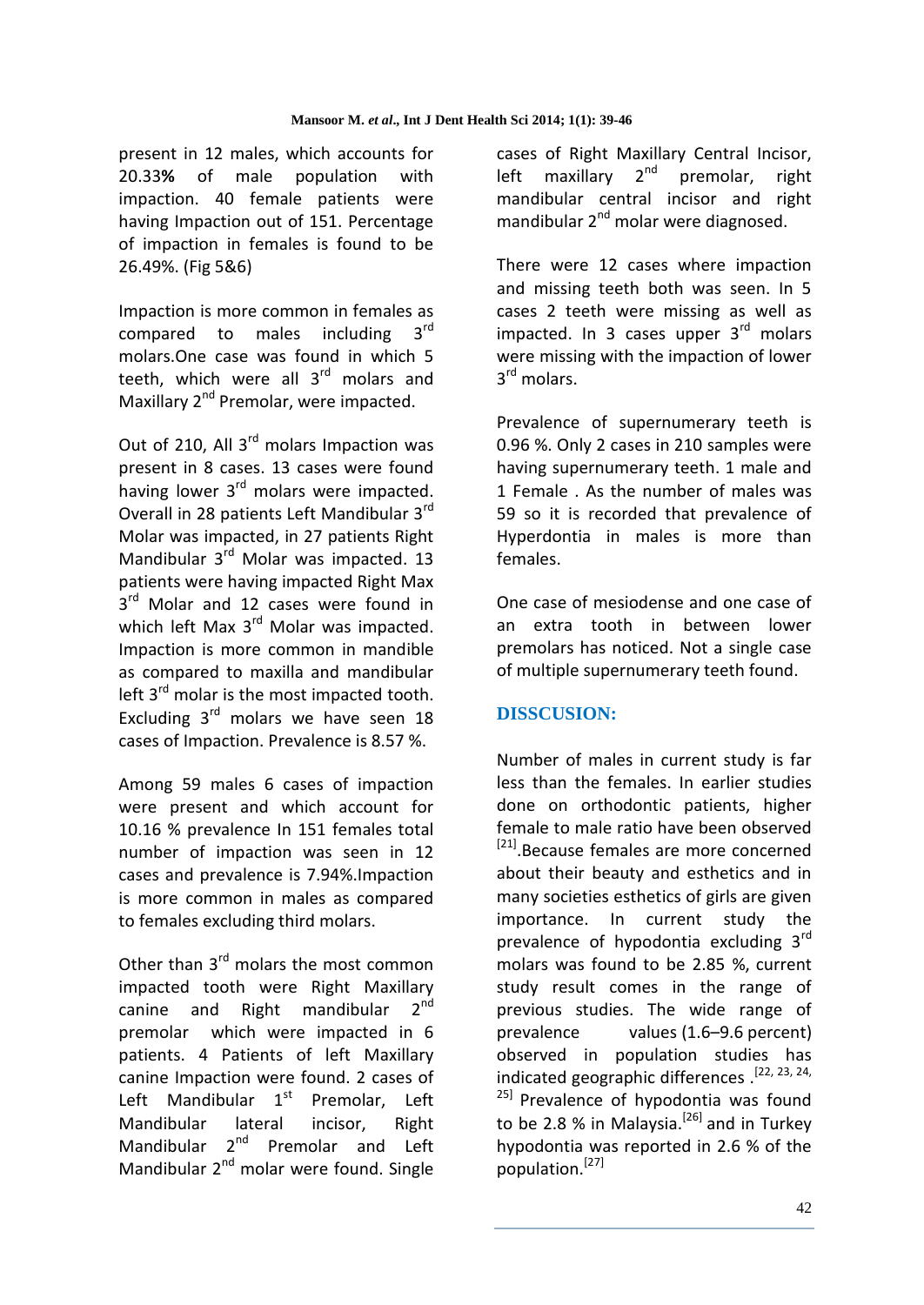In current study excluding 3rd Molars prevalence of hypodontia in males is 3.38% and 2.63 % in females. The prevalence of hypodontia (excluding 3rd molar) reported in a study was 7.1% in Southern Jordan, 2.10% were males and 5.01% were females. [28] In most studies, females show a higher prevalence of hypodontia.[29,30,31]. Current study shows the same statistics of hypodontia including the  $3^{rd}$  Molars (Males 18.6%, Females 22.5 %) and confirms the finding.

The most common missing tooth in current study is Left Maxillary Lateral Incisor followed by Right Max Lateral Incisor. In multiple previous studies conducted on different populations, the most common missing teeth are<br>Maxillary Lateral Incisors <sup>[28,32-37].</sup> In Maxillary Lateral Incisors [28,32-37]. In current study, prevalence of hypodontia in maxilla is higher as compared to mandible. Other studies showed the same results.<sup>[38-40]</sup>Few studies reveal that hypodontia is predominating in mandible . [41, 42]

Result of current study indicates the prevalence of supernumerary teeth is 0.95%. The prevalence of supernumerary teeth in different studies ranges from 0.1 to 3.8 per cent.<sup>[10]</sup> current study comes in the range of previous reports. **REFERENCES:**

- 1. Salama FS, Abdel-Megid FY. Hypodontia of primary and permanent teeth in a sample of Saudi children. Egypt Dent J. 1994;40:625-32.
- 2. Wei SHY (1988) Pediatric dentistry total patient care lex and Febiger, Philadelphia, 362-365.
- 3. Ingervall B. Prevalence of dental and occlusal anomalies in Swedish

Multiple supernumerary teeth are exceptional in individuals with no other linked diseases or syndromes.<sup>[7]</sup> We haven't found any case of multiple supernumerary teeth

#### **CONCLUSION:**

It has been established by this study that Prevalence of Hypodontia is 3.38% excluding third molars and is more common in males. Hypodontia is much more observed in Maxilla as compared to Mandible. Most common missing tooth is Left Max Lateral Incisor followed by Right Maxillary lateral Incisor. Among 3<sup>rd</sup> molars Right Max 3rd Molar is the commonly missing tooth in the whole dentition. Prevalence of missing 3rd molar is more in females as compared to males. Prevalence of Impaction, Excluding 3rd Molars is 8.57% and most common missing teeth are Right Maxillary canine and Right mandibular 2<sup>nd</sup> premolar . Impaction rate is higher in males as compared to females. Supernumery teeth prevalence is 0.95% and males are predominant.

conscripts. Acta Odontol Scand. 1974;32:83-92.

- 4. Baek SH, Kim NY. Congenital missing permanent teeth in Korean unilateral cleft lip and alveolus and unilateral cleft lip and palate patients. Angle Orthod. 2007;77:88-93
- 5. Mattheeuws N, Dermaut L, Martens G 2004 Has hypodontia increased in Caucasians during the 20th century?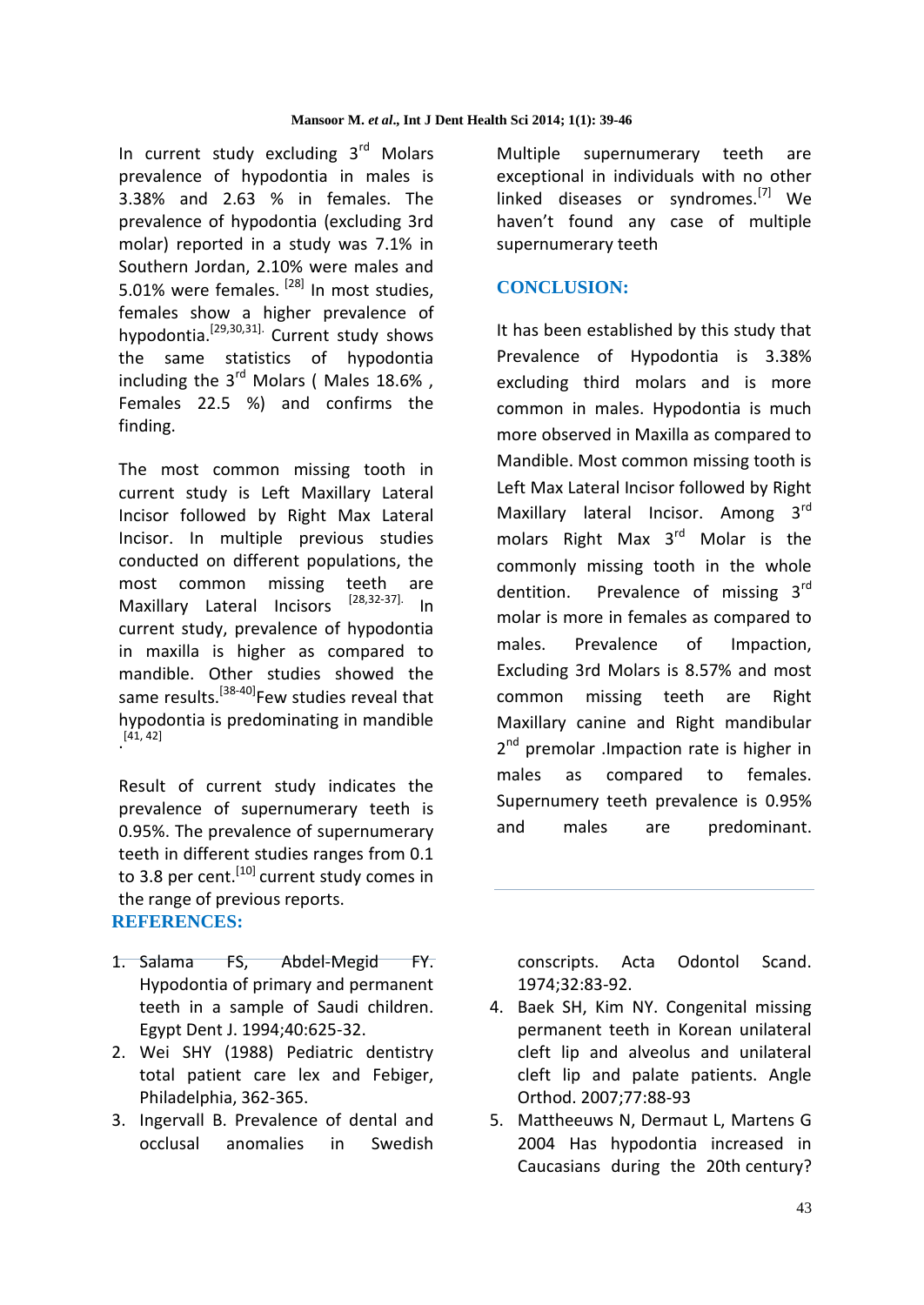A meta-analysis. European Journal of Orthodontics 26: 99–103

- 6. Leco Berrocal, M. I.; Mart.n Morales, J. F. & Mart.nez Gonz.lez, J. M. An observational study of the frequency of supernumerary teeth in a population of 2000 patients. Med.Oral Patol. Cir. Bucal, 12(2):E134-8, 2007
- 7. Yusof W Z 1990 Non syndrome multiple supernumerary teeth: literature review . Journal of the Dental Canadian Association 56 : 147 – 149
- 8. Garvey M T , Barry H J , Blake M 1999 Supernumerary teeth an overview of the classification, diagnosis and treatment . Journal (Canadian Dental Association) 65 : 612 – 616
- 9. Rajab L D , Hamdan M A M 2002 Supernumerary teeth: review of the literature and a survey of 152 cases . International Journal of Paediatric Dentistry 12 : 244 – 254
- 10. Burzynski N J , Escobar V H 1983 Classification and genetics of numeric anomalies of dentition . Birth Defects Original Article Series 19 :95 – 106
- 11. Thilander B, Jakobsson SO. Local factors in impaction of maxillary canines. Acta Odontol Scand 1968; 26:145-68.
- 12. Dachi SF, Howell FV. A survey of 3874 routine full-mouth radiographs. II. A study of impacted teeth. Oral Surg Oral Med Oral Pathol 1961;14:1165-9.
- 13. Bishara SE, Andreasen G. Third molars: a review. Am J Orthod 1983;83:131-7.
- 14. Grover PS, Lorton L. The incidence of unerupted permanent teeth and related clinical cases. Oral Surg Oral Med Oral Pathol1985;59:420-5.
- 15. Shah, R.M., M.A. Boyd, T.F. Vakil, 1978.Studies of permanent tooth anomalies in 7886 canadian

individuals I:impacted teeth.dent J, 44(6): 262-264.

- 16. Topkara A, Sari Z. Impacted teeth in a turkish orthodontic patient population: prevalence, distribution and relationship with dental arch characteristics. Eur J Paediatr Dent .2012 Dec:13(4):311-6
- 17. Ioannis G, Fotios D, Eleftherios R. Prevalence of impacted teeth in a Greek population, Journal of Investigative and Clinical Dentistr[yVolume 2,](http://onlinelibrary.wiley.com/doi/10.1111/jicd.2011.2.issue-2/issuetoc) Issue 2, pages 102–109, May 2011
- 18. Aasheim B, Ögaard B. Hypodontia in 9 year-old Norwegians related to need of orthodontic treatment. Scand J Dent Res 1993; 101:256-60.
- 19. Backman B, Wahlin YB .Variation in number and morphology of permanent teeth in 7-year-old Swedish children. Int J Pediatr Dent 2001; 11:11-17.
- 20. Nordgarden H, Jensen JL, Starhaug K .Reported prevalence of congenitally missing teeth in Two Norwegian counties.Community Dent Health 2002; 19:285-261.
- 21. H. Wijsbek. The pursuit of beauty: the enforcement of aesthetics or a freely adopted lifestyle?. *J Med Ethics* 2000 December; 26(6): 454–458.
- 22. Haavikko K 1971 Hypodontia of permanent teeth.An orthopantomographic study. Suomen Hammaslaakariseuran Toimituksia 67: 219–225
- 23. Seow W K, Lai P Y 1989 Association of taurodontism with hypodontia: a controlled study. Pediatric Dentistry 11: 214–218
- 24. Townsend G, Rogers J, Richards L, Brown T 1995Agenesis of permanent maxillary lateral incisors in South Australian twins. Australian Dental Journal 40: 186–192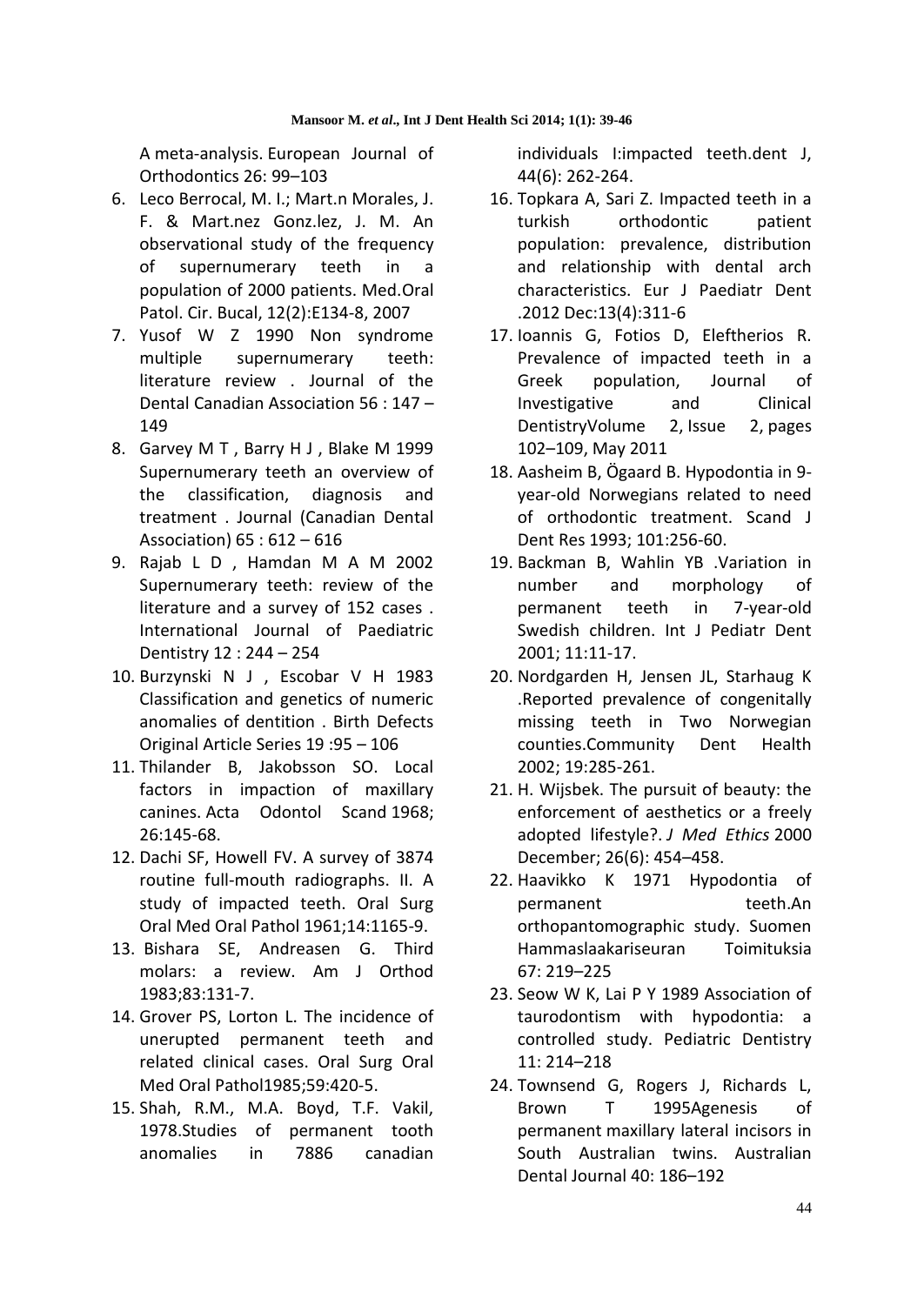- 25. Kotsomitis N, Freer T J 1997 Inherited dental anomalies and abnormalities. Journal of Dentistry for Children 64: 405–408
- 26. Nik-Hussein NN. Hypodontia in the permanent dentition: A study of its prevalence in Malaysian children. Aust Orthod J 1989;11:93-5.
- 27. Altug-Atac AT, Erdem D. Prevalence and distribution of dental anomalies in orthodontic patients. Am J Orthod Dentofacial Orthop 2007;131:510-4.)
- 28. Al-Moherat FH, Al-Ebrahim HM, Alshurman IS, Shudefat NA, Al-Tawareh YM. Hypodontia in orthodontic patients in Southern Jordan. Pak Oral Dent J 2009; 29: 45- 48.
- 29. Grahnén H 1956 Hypodontia in the permanent dentition . Odontologisk Revy Supplement 7 : 1 – 100
- 30. Fekonja A 2005 Hypodontia in orthodontically treated children . European Journal of Orthodontics 27 :  $457 - 460.$
- 31. Endo T , Ozoe R , Kubota M , Akiyama M , Shimooka S 2006 A survey of hypodontia in Japanese orthodontic patients . American Journal of Orthodontics and Dentofacial Orthopedics 129 : 29 – 35
- 32. Silva Meza R. Radiog-raphic assessment of congenitally missing teeth in orthodontic patients. Int J Paediatr Dent. 2003;13:112-16.
- 33. Fekonja A. Hypodontia in orthodontically treated children. Eur J Orthod 2005; 27:457–60.
- 34. Firdos T, Rasool G, Nasrullah Z. Prevalence of hypodontia in populace

of NWFP. Ann King Edward Med Coll 2006; 12: 542-44.

- 35. Altug-Ataca AT, Erdemb D. Prevalence and distribution of dental anomalies in orthodontic patients. Am J Orthod Dentofacial Orthop 2007; 131:510-14
- 36. Celikoglu M, Kazanci F, Miloglu O, Oztek O, Kamak H, Ceylan I. Frequency and characteristics of tooth agenesis among an orthodontic patient population. Med Oral Patol Oral Cir Bucal 2010.
- 37. Gomes RR, Calaça daFonseca JA, Paula LM, Faber J, Acevedo AC. Prevalence of hypodontia in orthodontic patients in Brasilia, Brazil*.* Eur J Orthod 2010; 32:302-06.
- 38. Silva Meza R. Radiographic assessment of congenitally missing teeth in orthodontic patients. Int J Paediatr Dent. 2003;13:112-116.
- 39. Muller TP, Hill IN, Peterson AC, Blayney JR. A survey of congenitally missing permanent teeth. J Am Dent Assoc. 1970;81:101-107.
- 40. Cua-Benward GB, Dibaj S, Ghassemi B. The prevalence of congenitally missing teeth in class I, II, III malocclusions. J Clin Pediatr Dent. 1992;17:15-17
- 41. Wisth PJ, Thunold K, Boe OE. Frequency of hypodontia in relation to tooth size and dental arch width. Acta Odontol Scand. 1974;32:201-206.
- 42. Backman B, Wahlin YB. Variations in number and morphology of permanent teeth in 7-year-old Swedish children. Int J Paediatr Dent. 2001;11:11-17.